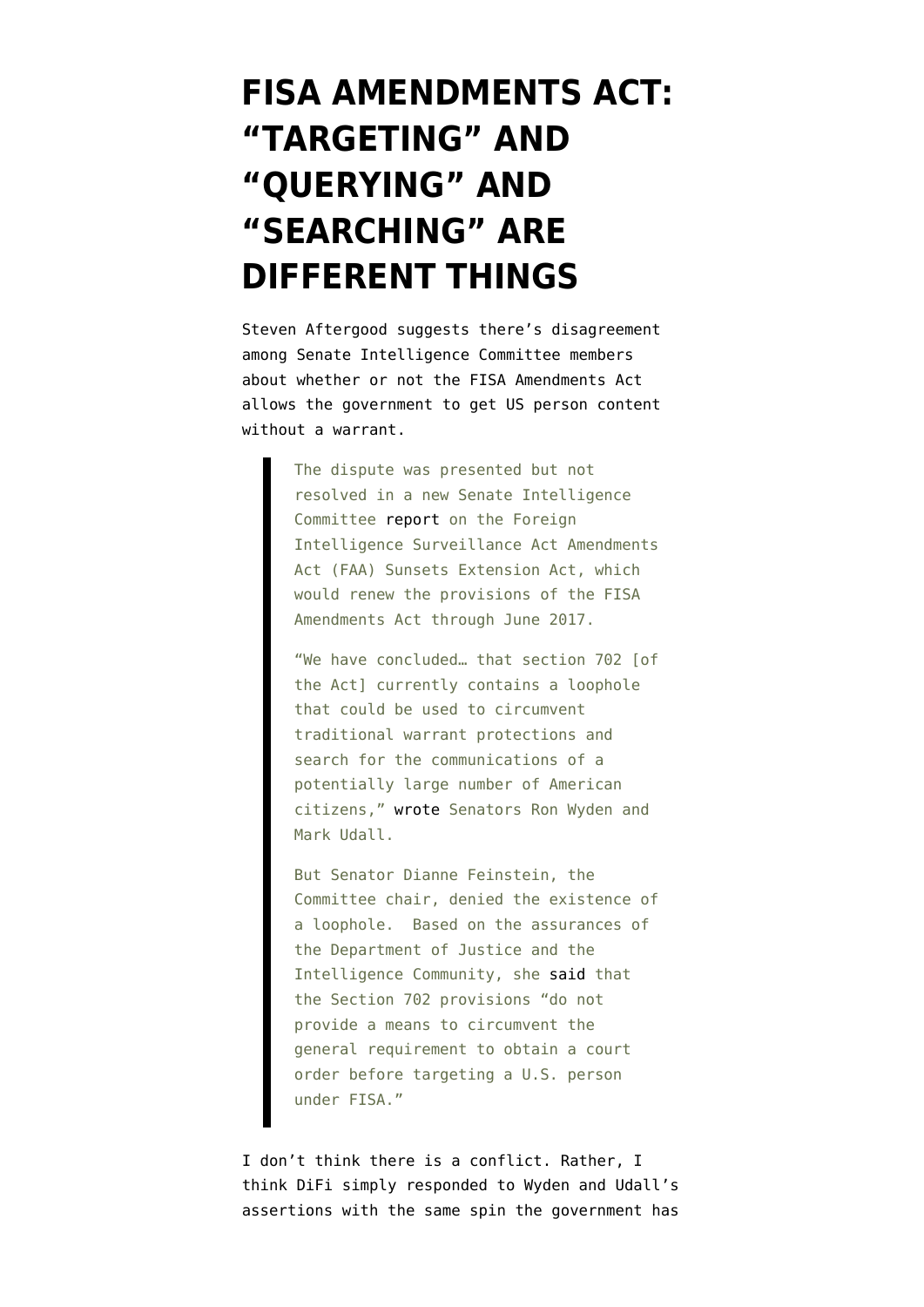used for some time. That's because DiFi is talking about "targeting" and Wyden and Udall are talking about "searching" US person communications.

DiFi quotes much of the language from Section 702 earlier in her statement on FAA, repeating, repeating the word "target" three times.

> In enacting this amendment to FISA, Congress ensured there would be important protections and oversight measures to safeguard the privacy and civil liberties of U.S. persons, including specific prohibitions against using Section 702 authority to: "intentionally target any person known at the time of acquisition to be located in the United States;" "intentionally target a person reasonably believed to be located outside the United States if the purpose of such acquisition is to target a particular, known person reasonably believed to be in the United States;" "intentionally target a United States person reasonably believed to be located outside the United States;" or "intentionally acquire any communication as to which the sender and all intended recipients are known at the time of the acquisition to be located in the United States." As an additional measure the law also requires that an acquisition under Section 702 "shall be conducted in a manner consistent with the fourth amendment to the Constitution of the United States." [my emphasis]

Her specific retort to the problem Wyden and Udall differentiates clearly between "querying information collected under Section 702 to find communications of a particular United States person" and "conduct[ing] queries to analyze data already in its possession" and "targeting."

> Finally, on a related matter, the Committee considered whether querying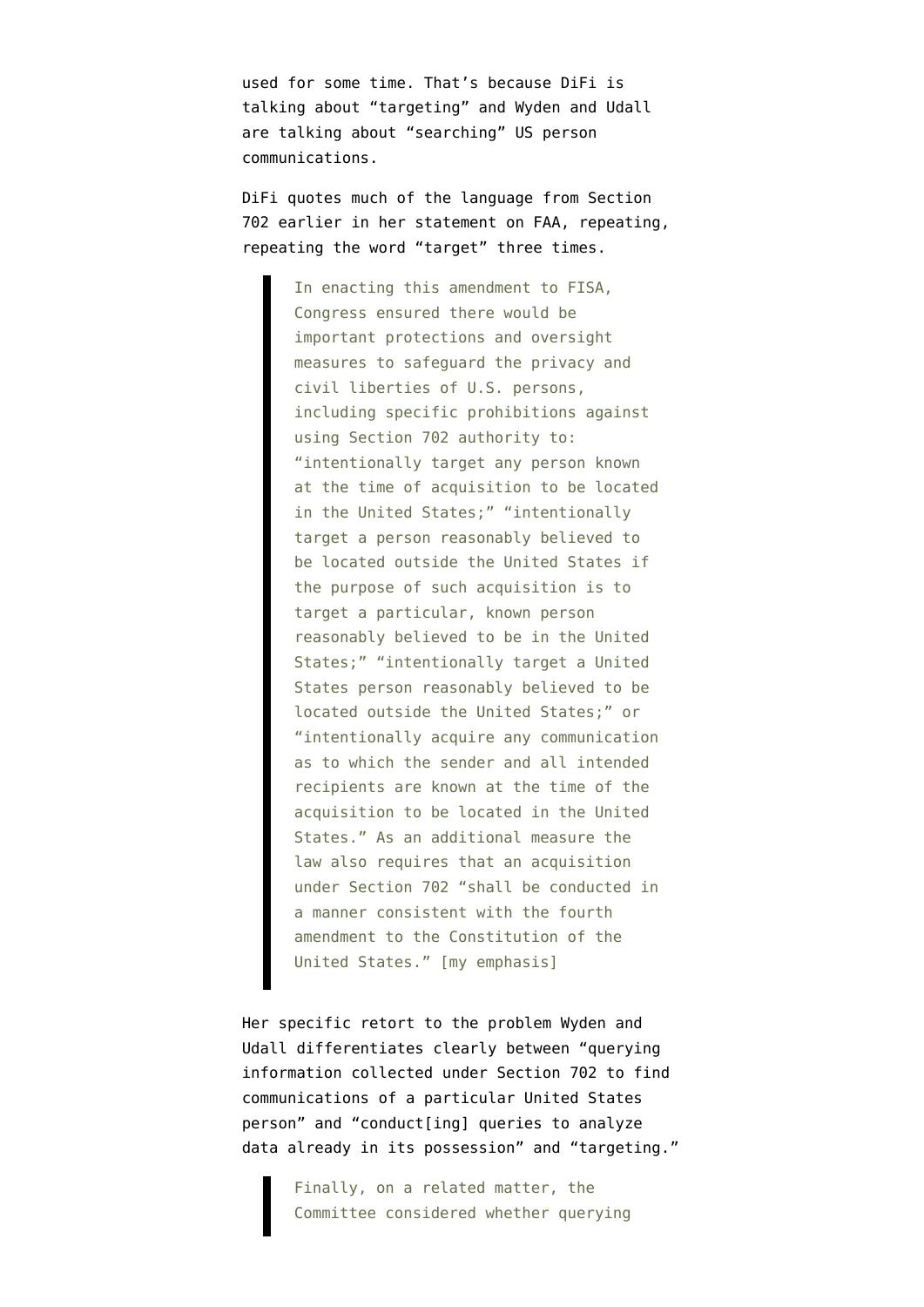information collected under Section 702 to find communications of a particular United States person should be prohibited or more robustly constrained. As already noted, the Intelligence Community is strictly prohibited from using Section 702 to target a U.S. person, which must at all times be carried out pursuant to an individualized court order based upon probable cause. With respect to analyzing the information lawfully collected under Section 702, however, the Intelligence Community provided several examples in which it might have a legitimate foreign intelligence need to conduct queries in order to analyze data already in its possession. The Department of Justice and Intelligence Community reaffirmed that any queries made of Section 702 data will be conducted in strict compliance with applicable guidelines and procedures and do not provide a means to circumvent the general requirement to obtain a court order before targeting a U.S. person under FISA. [my emphasis]

Which not only makes it crystal clear that the government can access communications after it has been collected, but that they have done so.

Though the difference between what DiFi describes–"querying data"–and what Wyden and Udall describe–"search[ing] for the communications" of particular American citizens–is telling.

> We have concluded, however, that section 702 currently contains a loophole that could be used to circumvent traditional warrant protections and search for the communications of a potentially large number of American citizens.

[snip]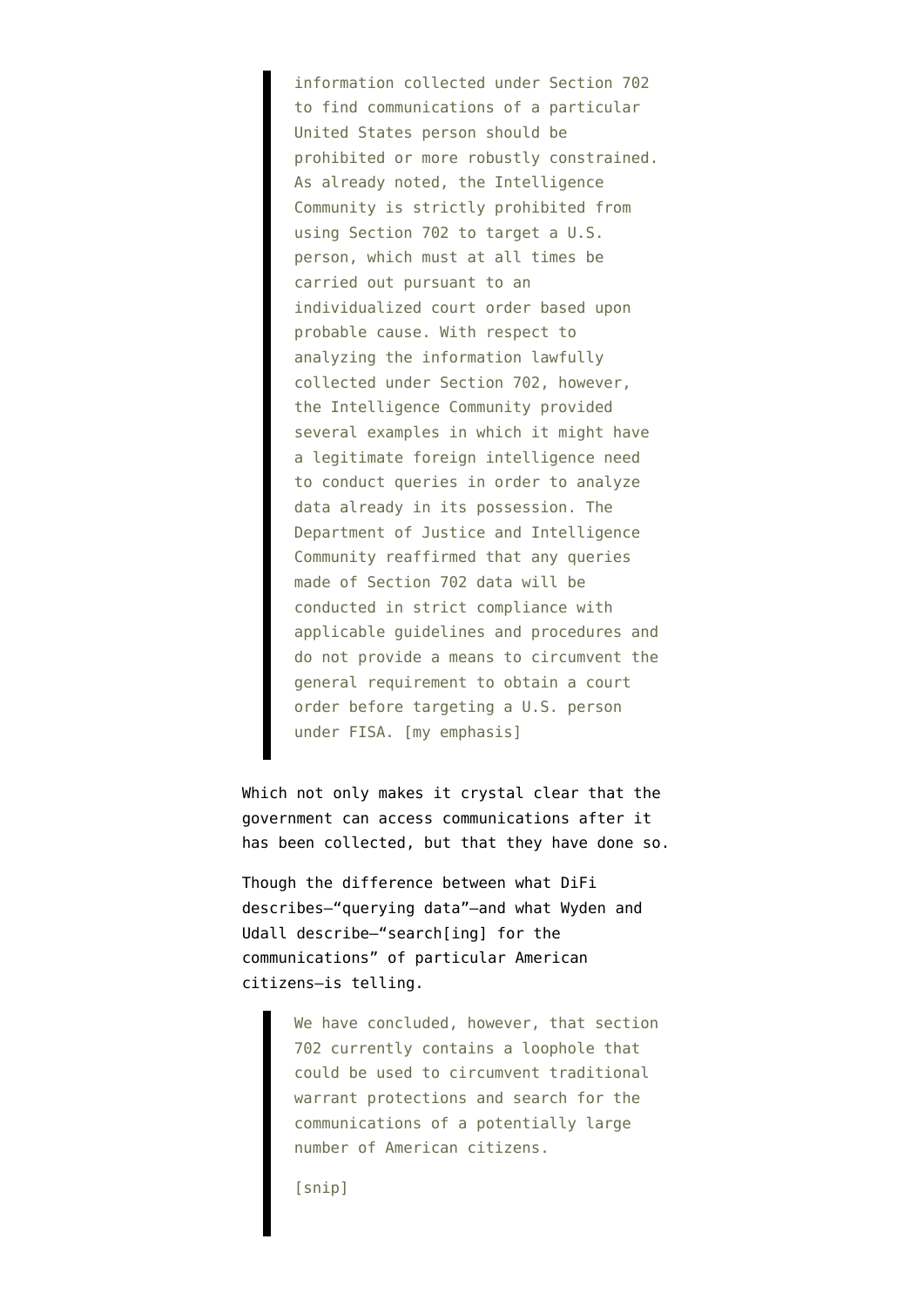Since all of the communications collected by the government under section 702 are collected without individual warrants, we believe that there should be clear rules prohibiting the government from searching through these communications in an effort to find the phone calls or emails of a particular American, unless the government has obtained a warrant or emergency authorization permitting surveillance of that American.a

Section 702, as it is currently written, does not contain adequate protections against warrantless "back door" searches of this nature. We offered an amendment during the committee's markup of this bill that would have clarified the law to prohibit searching through communications collected under section 702 in an effort to find a particular American's communications.

What DiFi describes sounds like data mining; what Wyden and Udall describe sounds like using the huge amount of data collected in the name of foreign intelligence to collect enough data such that US person communications are there if you ever want or need it. And their proposed amendments–both voted down in committee–also use the words, "review" and "contents," making it clear the government is accessing US person communications and reading it.

Then again, there has been little doubt that's what the government is doing since the bill passed. When Michael Mukasey and Mike McConnell [issued veto threats](http://www.emptywheel.net/2008/02/06/mcconnell-and-mukasey-tell-half-truths/) against Russ Feingold amendments that would prevent this kind of search, it become clear that's what the intelligence community intended to do with the bill. And when the government submitted a [thoroughly duplicitous court filing](http://www.emptywheel.net/2012/02/20/the-government-doesnt-want-to-talk-about-collecting-domestic-communications-under-faa/) in Amnesty v. Clapper–wielding the word "target" the same way DiFi did, but also ignoring the clause on intentionally collecting US person data–it